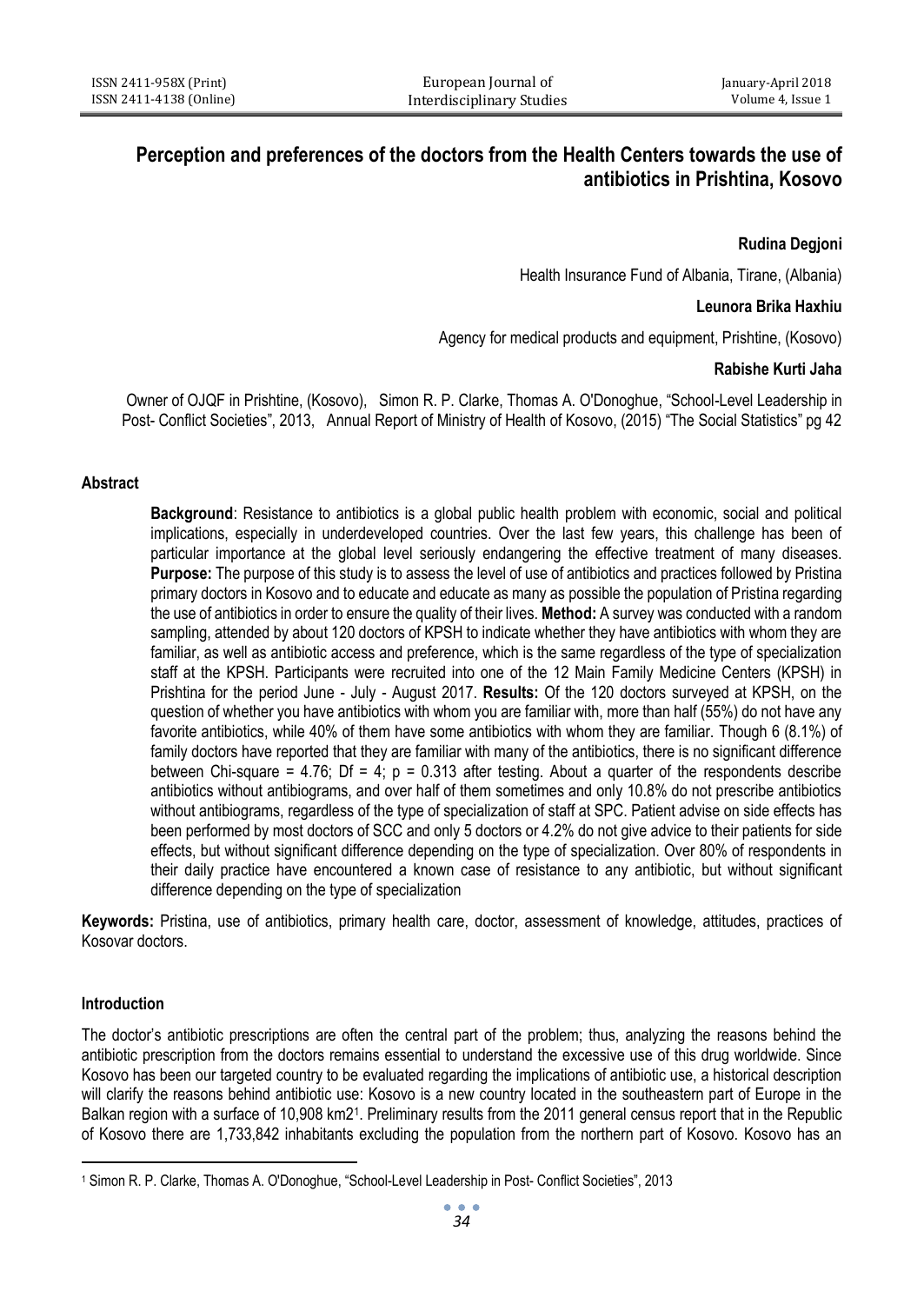| ISSN 2411-958X (Print)  | European Journal of       | January-April 2018 |
|-------------------------|---------------------------|--------------------|
| ISSN 2411-4138 (Online) | Interdisciplinary Studies | Volume 4, Issue 1  |

interesting and complex history. Health care in Kosovo has undergone important reforms in the last decade, but still faces major difficulties and obstacles, one being the lack of political engagement and scarce budgetary resources. The Kosovo health system is based on equality and social justice, consisting of: the primary health care centers located at the municipal level, secondary health facilities at the regional level (hospitals), and a single tertiary health care center<sup>1</sup>.

There is no health insurance system in Kosovo, which is a major obstacle to improving the healthcare sector. The budget for health care system in Kosovo for 2015 was only 160 million euro (80 euro per capita), the budget divided for the pharmaceutical sector was only 19.8 million euro. For 2016, the budget was worth EUR 100 million more than the 2015 budget. For 2017, the budget was EUR 2 billion, which showed a significant jump compared to 2016, and much larger difference compared to 2014 and 2015 budget. This budget increase goes mainly in capital investment, and not for coherent spending. Compared to 2016, capital investments increased to 51%, while current expenditures increased only by 5% more than in 2016.

For 2018, the health budget is planned to be 1 billion and 829 million euro, while spending will reach the figure of 2 billion and 82 million euro 2 . In Kosovo, since the post-war period of primary health care, twenty (20) therapeutic standard guidelines have been developed and 16 standard protocols for diagnosis and therapy have been completed but have not yet been put into use.

Kosovo ranks at a high level of antibiotic consumption in Europe, at about 26.3 (defined daily doses per 1000 inhabitants / day). Various publications in the academia have reflected upon the importance of antibiotic usage and their potential drawbacks. In Kosovo these researches are still in their initial stages.

Therefore, the purpose of this study is to assess the knowledge, attitudes and practices of Kosova doctors in the use of antibiotics<sup>3</sup>. This study also aims to raise awareness among doctors about the importance of using antibiotics, identify quality improvement objectives, and deliver findings found to competent antibiotic prevention authorities.

## **The First Chapter**

### **Primary Health Care (PHC) in Kosovo**

Primary Health Care has been presented in various forms since 1961<sup>4</sup>, and it presents essential health care which is offered through family medicine teams. Family Medicine is the essential form of offering extensive health service for individuals and their families in Primary Health Care. Primary Health Care in Kosovo is provided through municipalities, and Kosovo consists of 35 municipalities where these PHC facilities, respectively where the main Family Medicine Centers are located. In the Republic of Kosovo, The Municipal Department of Health and Social Welfare is in charge of implementing the concept of family medicine within the Primary Health Care. The Municipal Department of Health and Welfare monitors the health state of the citizens that come from their territories. Municipalities, in offering PHC, implement with priority, the preventive measures of health care. Primary Health Care is implemented by the family medicine team which consists of health workers such as the Doctor of Medicine, the Doctor of Stomatology, the Medical Specialist-New Family), the Master of Pharmacy, Pediatrician, Gynecologist Obstetrician, the Clinical Biochemistry Specialist, Nurses, Midwives, the Physiotherapist, and Medical technics. Primary Health Care includes services of health promotions, information, communication, education, progress, prevention, treatment, recovery and rehabilitation that have to do with illnesses, disorders and injuries (the health of children, adolescents, reproductive health, adult care, elderly care and palliative care. It also includes services of immunization, vaccination, determination of initial diagnosis, and elementary health care including minimal surgical interventions, promoting oral health and essential stomatology care, emergent care services, ante/peri care services, postnatal services, rehabilitation, the dispersal of medications from the essential list, and also providing qualitative water and food.

## **Second Chapter**

 $\ddot{\phantom{a}}$ <sup>1</sup> Annual Report of Ministry of Health of Kosovo, (2015) "The Social Statistics" pg 42

<sup>2</sup> The Ministry of Health "The Health budget 2018"

<sup>3</sup> M.Berisha, D. Zajmi etc "Public knowledge, attitudes and practices regarding antibiotic use in Kosovo" (2017)

<sup>4</sup> The Ministry of Health of Kosovo, "The Sectorial Strategy of Health Care in Kosovo 2010-2014" (2009)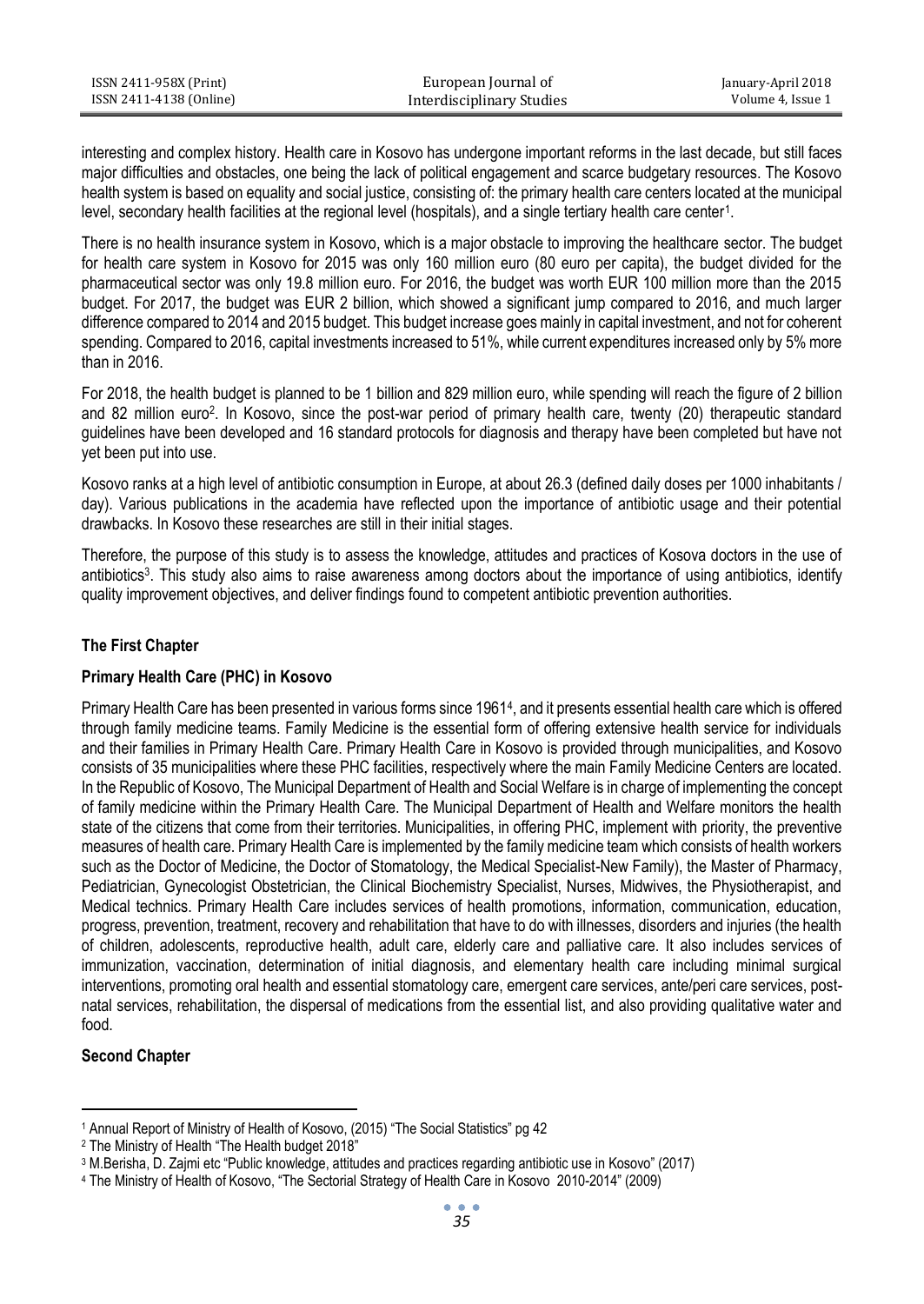| ISSN 2411-958X (Print)  | European Journal of       | January-April 2018 |
|-------------------------|---------------------------|--------------------|
| ISSN 2411-4138 (Online) | Interdisciplinary Studies | Volume 4. Issue 1  |

#### **Characteristics of the descriptive doctor at Primary Health Center, Kosovo**

The prescription of therapeutic use of antibiotics<sup>1</sup> in a Primary Health Center in Kosovo is characterized from the level of specialization, university program or postgraduate studies. All of these elements play a major role in determining antibiotic prescription. From the users' perspective, the use of antibiotics is strongly dependent on socio-demographic parameters, and the perception of the user towards the drug and its characteristics. Moreover, the antibiotic usage has been analyzed due to the consequences they might have on health, unwanted effects, probable therapeutic effect or economic impact.

Medical prescription from doctors should always bear in mind that antimicrobial resistance is one of the most serious health threats to the patient's life. Although doctors have referred that bacterial infections are already very common, there are several pathogens that are more resistant to the types or classes of antibiotics used to treat all bacterial infections. Loss of antibiotic effect would damage the patient's ability to fight infectious diseases and could also affect the management of common infectious complications in needy patients through chemotherapy for cancer, dialysis for renal resuscitation, and surgery, particularly organ transplants, for which the ability to treat secondary infections is crucial<sup>2</sup> (Frieden, 2013). The causes of resistance are: increased use of antibiotics, unreasonable use, taking antibiotics without doctor's prescription, lack of control of hospital infections, increasing the age of the population or mass movement of people from country to country. Excessive use of antibiotics is only fought if antibiotics are not taken without the prescription of the doctor, or if the use of antibiotics is coordinated by the prescription of the doctor of the Primary Health Center. Furthermore, the antibiotic<sup>3</sup> should be given to the patient according to the schedule, and its use should be made according to medical advice by the doctor and pharmacist of the municipality, to avoid the use of antibiotics left over from the previous treatment, etc.

#### **Third Chapter**

### **Research Methodology**

120 doctors of the Primary Health Care (PHC) in Kosovo<sup>4</sup> were surveyed through random sampling to evaluate the level of information regarding the variety of antibiotics in the market and to which of them the doctors are familiar; moreover, the survey analyzed how the doctors prescribed the usage of antibiotics and if there is any sort of connection between prescription and the doctor antibiotic preferences due to the field of expertise in Primary Health Care in Kosovo. The conduction of survey took place during the June-July-August 2017; whereas the surveyed doctors were randomly<sup>5</sup> selected in 12 Family Medicine Center. The surveyed doctors were randomly selected and their response was voluntary. The calculations of the sample size were performed under the 'RAOSOFT' program which worked under a margin of error of 5%, a confidence level of 95%, and a 50% distribution of response. Since the study was designed to represent the situation across the country, we had to increase the sample reliability and sampling coverage through doubling the sample size. Among the participants in the survey, all of them were taken in 12 Family Medicine Centers in Prishtina. Ethical Approval for the survey participants is taken by the Board of Professional Ethics Oversight in the Ministry of Health of Kosovo. The study was conducted through a face-to-face interview based on a questionnaire that contained two open and closed questions. The first part of the questionnaire consisted of demographics: gender, age, educational level, occupation and residence; whereas the second questionnaire consists of several dimensions such as: access of doctors to the primary system in Pristina, issuance of a prescription for antibiotic use in this municipality, issuance of antibiotic prescription in uncontrolled quantities, patient information about antibiotic use, all inclusive in health care and overall. Participants' answers are evaluated with agree (1), neutral (2) and disagree.

### **Results**

 $\ddot{\phantom{a}}$ 

Of the 120 doctors (surveyed) respondents at PHC, on the question: do you have antibiotics that you are familiar with, more than half (55%) do not have any favorite antibiotics, and 40% of them have some antibiotics with whom they are familiar.

<sup>1</sup> The Ministry of Health of Kosovo, "The Sectorial Strategy of Health Care in Kosovo 2015-2020" (2018)

<sup>2</sup> CDC Report "Antibiotics Resistance Threats in the USA" (2013)

<sup>3</sup> C. Lee Ventola "The Antibiotic Resistance Crisis" (2015)

<sup>4</sup> The Ministry of Health of Kosovo, "The Sectorial Strategy of Health Care in Kosovo 2015-2020" (2018)

<sup>5</sup> Jakupi A. Report: Drug consumption in Kosovo 2011-2013. Kosovo Medicines Agency - Pristina, 2014.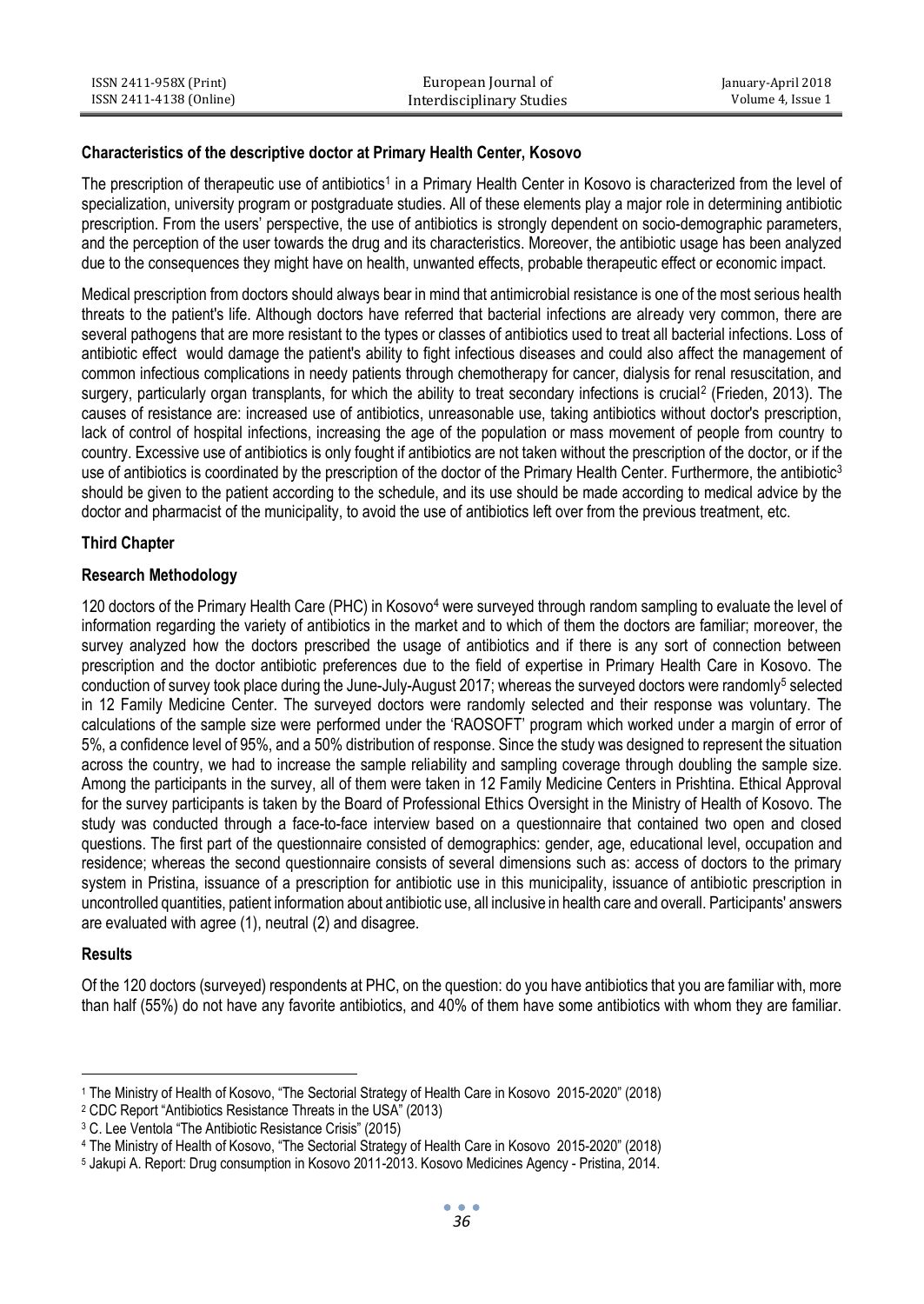| ISSN 2411-958X (Print)  | European Journal of       | January-April 2018 |
|-------------------------|---------------------------|--------------------|
| ISSN 2411-4138 (Online) | Interdisciplinary Studies | Volume 4. Issue 1  |

Although 8.1% of family doctors have reported that they are familiar with many of the antibiotics, there has been no significant difference after the testing



(Chi-square =  $4.76$ ; Df =  $4$ ; p = 0.313). (Table 1)

Only 10.8% of the surveyed doctors do not prescribe antibiotics without antibiogram. After testing with chi square test we did not gain significant difference in the description of antibiotics without antibiotics according to specialization branches.



(Chi-square =  $6.10$ ; Df =  $6$ ; p =  $0.412$ ). (Table 2)

Respondents were asked whether they give patients advice on side effects. After analyzing data, 72 doctors or 60.0% always give advice to their patients for side effects, 29 or 24.2% frequently and 14 or 11.7% occasionally, while 5 doctors or 4.2% do not give advice to their patients for the effects side. After testing with chi square test we have not gained significant difference in providing advice to the patients for side effects by specialty branches.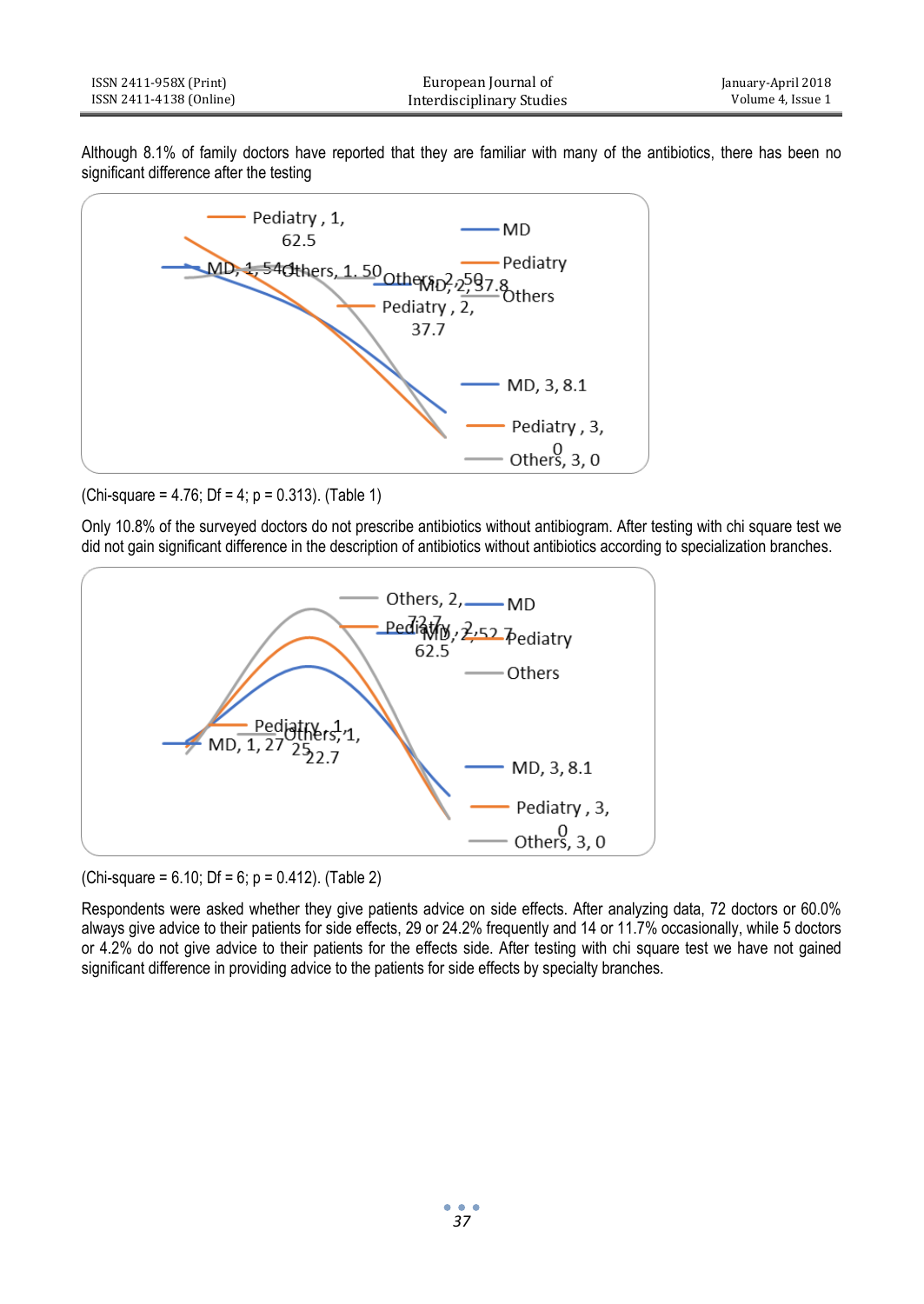

(Chi-square =  $8.66$ ; Df =  $6$ ; p =  $0.193$ ). (Table 3)

Respondents were also asked whether they have scientific evidence of which antibiotics think it is producing antimicrobial resistance and after analyzing respondents' responses that only half of 62 or 51.7% have some scientific evidence a large proportion of doctors 48 or 40% have no scientific evidence for any antibiotic that creates antimicrobial resistance and only 10 doctors and 4 pediatricians have enough evidence of which antibiotics create antimicrobial resistance.

According to the specialists 'branches and respondents' responses we did not make a significant difference although in a few percent and only 10 doctors and 4 pediatricians have sufficient evidence of which of the antibiotics creates antimicrobial resistance high (16.7%) Pediater physicians have said they have enough evidence of antimicrobial resistance to some antibiotics.



### (Chi-square =  $6.58$ ; Df =  $4$ ; p =  $0.160$ ). (Table  $4$ )

Respondents were asked that in their daily practice "Do they describe antibiotics in cases of flu-like patients" and after analyzing the data it is seen that the majority of doctors 96 or 80% stated that they did not describe only 5 doctors or 4.2% stated that they prescribed it and that is mainly family doctors. After testing with chi square test we did not gain significant difference in respondents' responses to whether they describe antibiotics inpatients with grip condition in their daily work according to their occupations.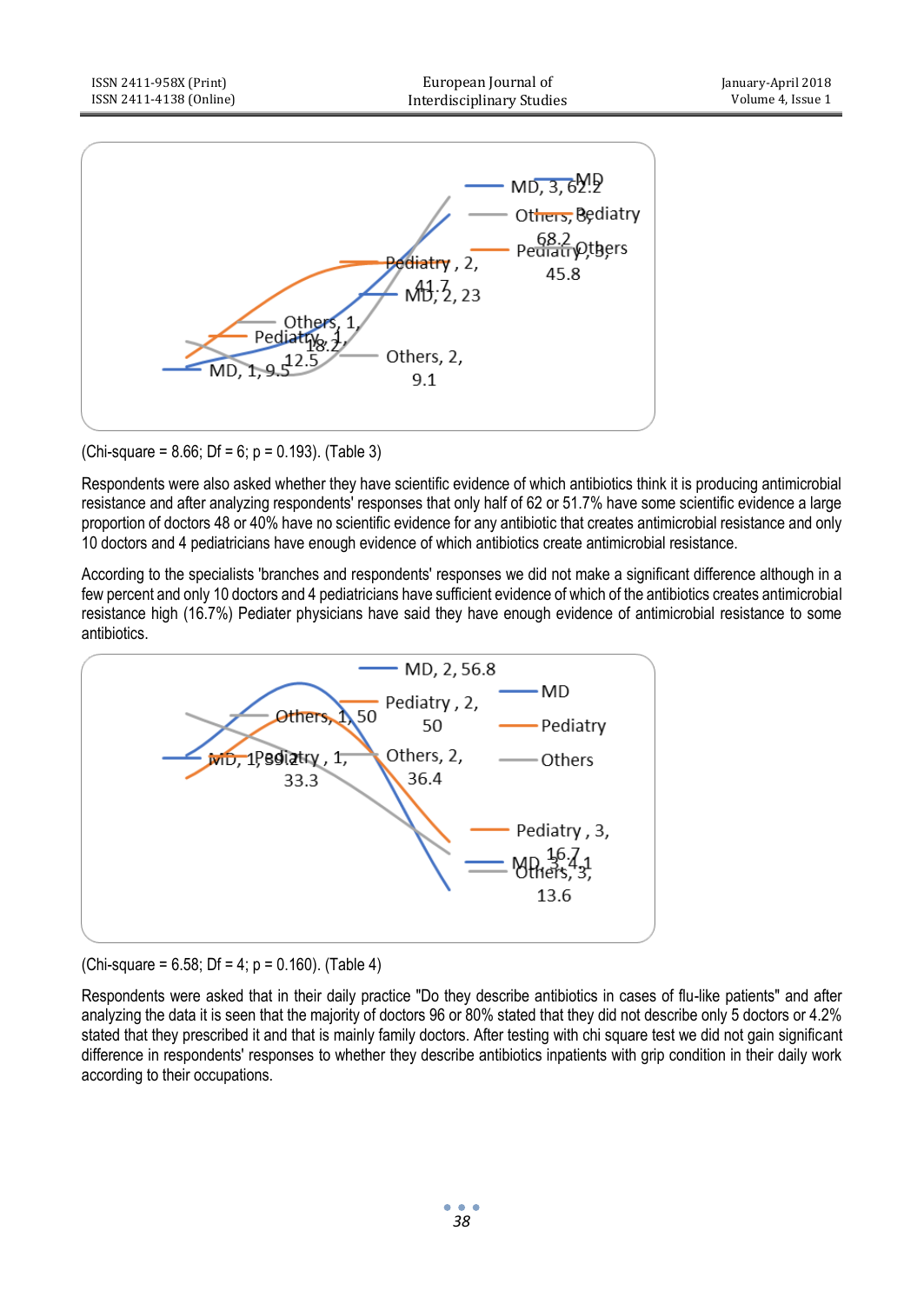

(Chi square test =  $4.19$ ; Df =  $4$ ; p = 0.380). (Table 5)

Also very important aspect presents even rational description not rational of drugs and antibiotics in healthcare institutions so doctors surveyed were asked that "Is there a rational use of antibiotics in their institution", based on the results, only 66 or 55.0% of the respondents stated that they have some, 39 or 32.5% declare that there is no rational use of antibiotics while 15 or 12.5% declare that in their institutions there is unreasonable use of antibiotics. According to specialist branches, pediatricians at a slightly higher percentage (70.8%) stated that they had "to some extent" unbiased use of antibiotics, but without significant difference.



(Chi-square =  $4.95$ ; Df =  $4$ ; p =  $0.292$ ). (Table 6)

Respondents were asked that: "Do you think the over-use of antibiotics affects the loss of their effects", and based on the results it appears that doctors are aware that over-use of antibiotics affects the loss of their effects and 92 or 76.7% know, 18 or 15.0% think up to one factor, while 10 doctors or 8.3% do not have much knowledge and declare that it does not affect, according to specializations other specialties at a slightly higher percentage 81.8% know that over-consumption affects the reduction of side effects but without significant difference according to the specialization branches.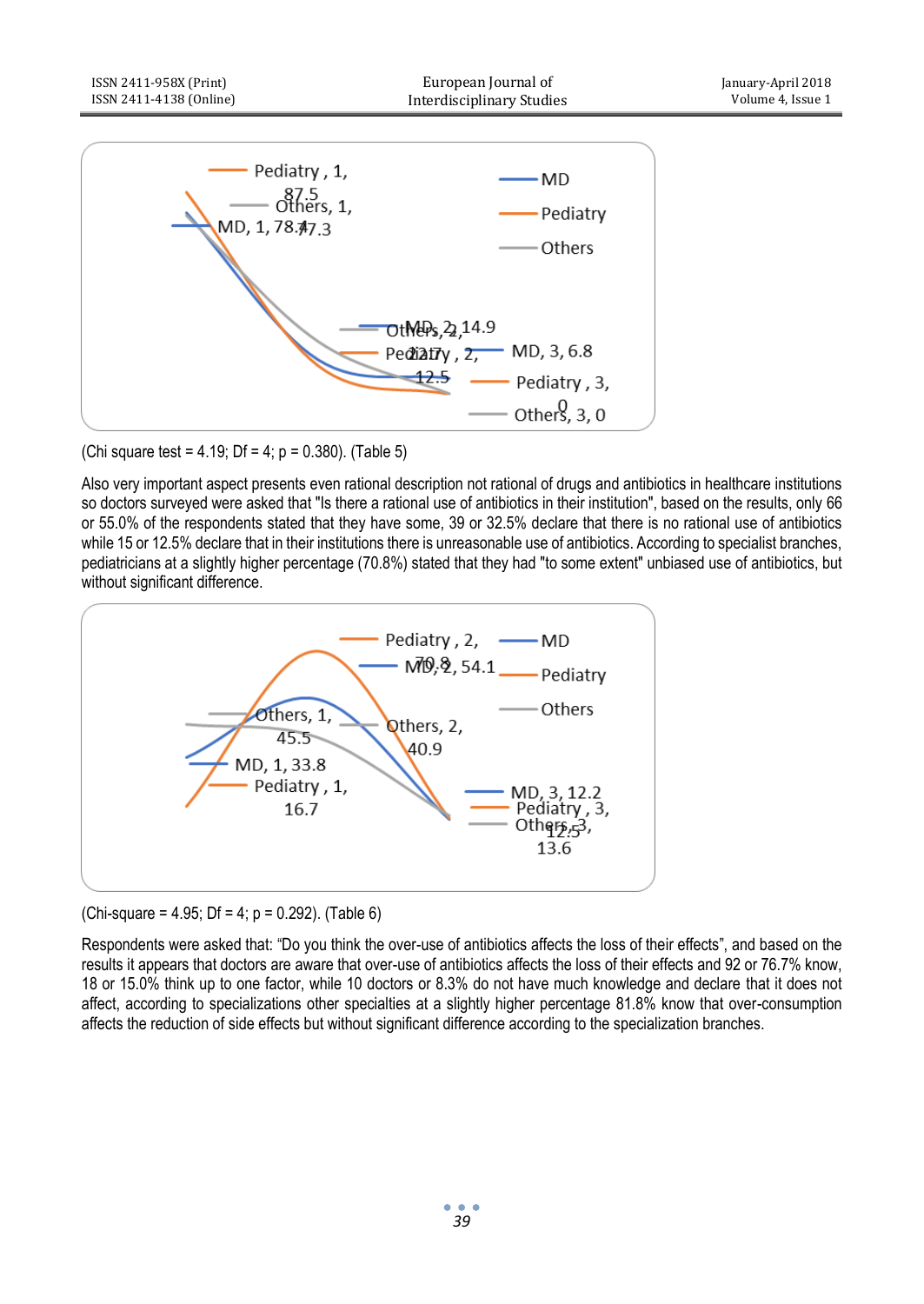

## (Chi-square = 1.55; Df = 4;  $p = 0.818$ ). (Table 7)

As far as antibiotic supplies are concerned, the institutions where the doctors work, only 73 or 60.8% stated that their instincts were somewhat supplied, 36. or 30.0% stated that the institutions where they work are not supplied while only 11 doctors or 9.2 % declare that their institutions are well supplied with antibiotics.

After testing the respondents' responses, significant difference was obtained for P <0.001 for the supply of institutions Pediatricians have stated that they are not supplied, and that is 13 or 54.2% with significant difference according to specialist branches while MF (62.2%) and doctors of other branches (72.7%) stated that they are supplied with antibiotics



(Chi-square = 13.5; Df = 4;  $p = 0.009$ ). (Table 8)

Also doctors surveyed were asked how many hours a week they work to know that schedule does have an impact on the description of antibiotics and most of them work 40 hours and a low percentage of them work with few hours or prolonged hours 8 cases or 6.7%. After testing the results there is no significant difference according to the specialization branches.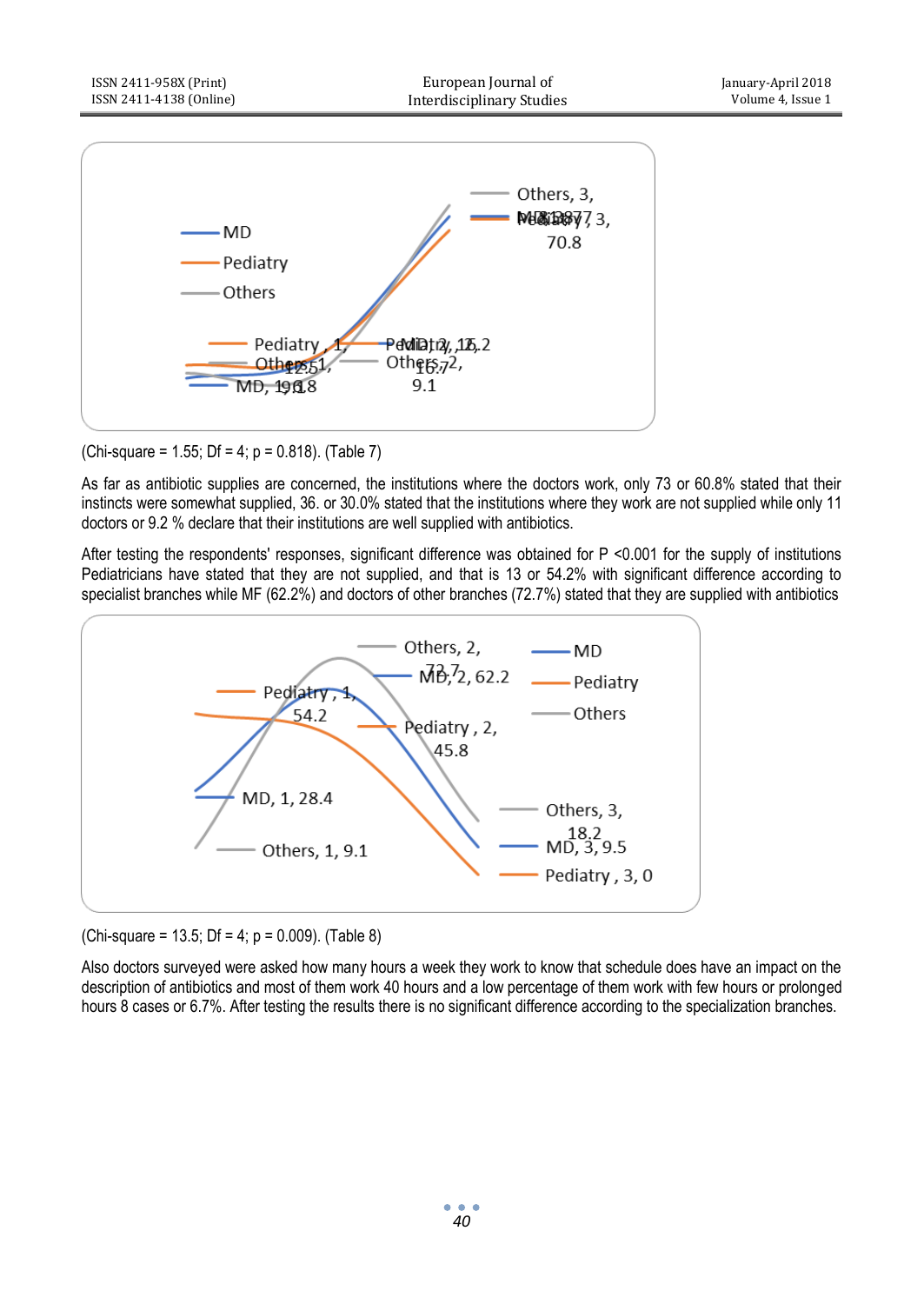

(Chi-square =  $9.31$ ; Df =  $6$ ; p =  $0.157$ ). (Table 9)

## **Discussion**

Out of a total of 120 doctors surveyed at PHC, no significant difference has been found in interviewed staff on the question of whether they have antibiotics with whom they are familiar and access and preference to antibiotics is the same regardless of the type of specialization of staff at PHC. About one-fourth of respondents describe antibiotics without antibiograms, and over half of them sometimes and only 10.8% do not prescribe antibiotics without antibiograms, regardless of the type of specialization of staff at PHC. Providing advice to the patients on side effects is accomplished by most doctors of PHC and only 5 doctors or 4.2% do not give advice to their patients for side effects, but without significant difference depending on the type of specialization. Over 80% of respondents in their daily practice have encountered a known case of resistance to an antibiotic, but without distinction depending on the type of specialization.

Respondents were asked whether they have scientific evidence of which antibiotics think they produce antimicrobial resistance and 48 or 40% stated that they have no scientific evidence for any antibiotic that creates antimicrobial resistance but according to respondents' specialization and response branches we have gained significant difference although in slightly higher percentages (16.7%) Pediater physicians have said they have sufficient evidence for antimicrobial resistance to some antibiotics. The majority of doctors, 96 or 80%, stated that they did not describe their daily antibiotic practice in cases of flu-like patients, regardless of their occupational significance. About one-third of respondents stated that there is no rational use of antibiotics, according to specialty branches. Pediatricians at a slightly higher percentage (70.8%) stated that there was "to some extent" non-rational use of antibiotics but without distinction significant.

It is apparent that doctors are aware that over-use of antibiotics affects the loss of their effects and that 92% or 76.7% know, while 10 doctors or 8.3% do not have much knowledge and have stated that it does not affect, according to specializations other specializations in a few percent higher 81.8% know that overconsumption affects the reduction of side effects but without significant difference according to the specialization branches. The supply of antibiotics to the institutions where the doctors are working is in line with 73 respondents or 60.8% whereas 36% or 30.0% stated that the institutions where they work are not supplied. Significant difference has been made in terms of supplying institutions where antibiotics work. Pediatricians have stated that they are not supplied and that 13% or 54.2% with significant difference according to specialty branches while MF (62.2%) and doctors of other branches (72.7%) stated that they are supplied with antibiotics. It can be concluded that significant difference has been identified among interviewed personnel regarding the supply of antibiotics to the institutions where they work and Pediatric Doctors have stated that they are not supplied with antibiotics or other antibiotics outside the essential list. The vast majority of staff work 40 hours and no significant difference has been observed according to the specialty branches in the description of antibiotics.

## **5. Conclusion**

This study revealed an advanced level of the knowledge of doctors' practices in Prishtina health centers. The doctors are the ones who contribute in the use of antibiotics for Pristina's population. The key findings of this study will help policymakers